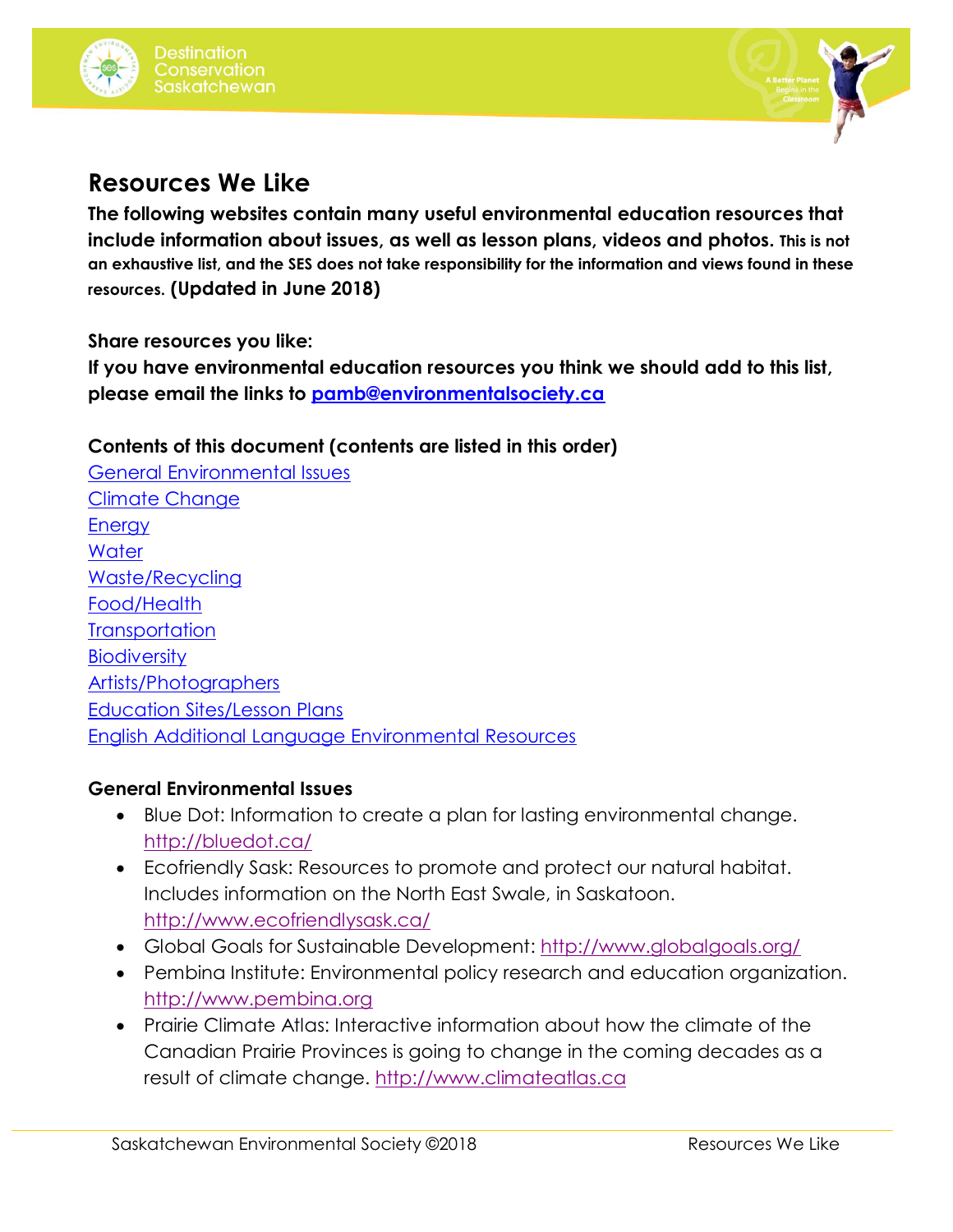



- The Story of Stuff Project: Videos, curriculum, a blog and podcasts that explore how we produce and consume goods. <http://storyofstuff.org/>
- World Wildlife Fund: Information and learning resources around a variety of environmental issues.<http://www.wwf.ca/>

# <span id="page-1-0"></span>**Climate Change**

- Blue Dot: Information to create a plan for lasting environmental change <http://bluedot.ca/>
- Climate Hot Map: Interactive map of the effects and impact of climate change around the world.<http://www.climatehotmap.org/>
- Fundy Biosphere Reserve in New Brunswick: A series of six videos interviewing people about the climate impacts they are seeing. The videos are accompanied with curriculum approved education materials. [http://www.fundy-biosphere.ca](http://www.fundy-biosphere.ca/)
- Intergovernmental Panel on Climate Change (IPCC): Reports and summaries of the latest scientific information on climate change.<http://www.ipcc.ch/>
- Pembina Institute: Environmental policy research and education organization. [http://www.pembina.org](http://www.pembina.org/)
- Prairie Climate Atlas: Interactive information about how the climate of the Canadian Prairie Provinces is going to change in the coming decades as a result of climate change.<http://www.climateatlas.ca/>
- Saskatchewan Citizen Climate Hearings 2013: A final report of the hearings including information from many Saskatchewan contributors. https://skclimatehearings.org/
- Saskatchewan Environmental Society climate change video: Outlines the greenhouse effect, how it happens and some of the climate change impacts both global and local. (15 minutes) <https://www.youtube.com/watch?v=ebmI4nLR2Mk&feature=youtu.be>

# <span id="page-1-1"></span>**Energy**

- City of Saskatoon Clean Power Generation Initiatives: [https://www.saskatoon.ca/services-residents/power-water/saskatoon-light](https://www.saskatoon.ca/services-residents/power-water/saskatoon-light-power/clean-power-generation-initiatives)[power/clean-power-generation-initiatives](https://www.saskatoon.ca/services-residents/power-water/saskatoon-light-power/clean-power-generation-initiatives)
- Energy Literacy in Canada: <http://www.energy-exchange.net/>
- How Wind Turbines Work: An animation. [https://www.saveonenergy.com/how](https://www.saveonenergy.com/how-wind-turbines-work/)[wind-turbines-work/](https://www.saveonenergy.com/how-wind-turbines-work/)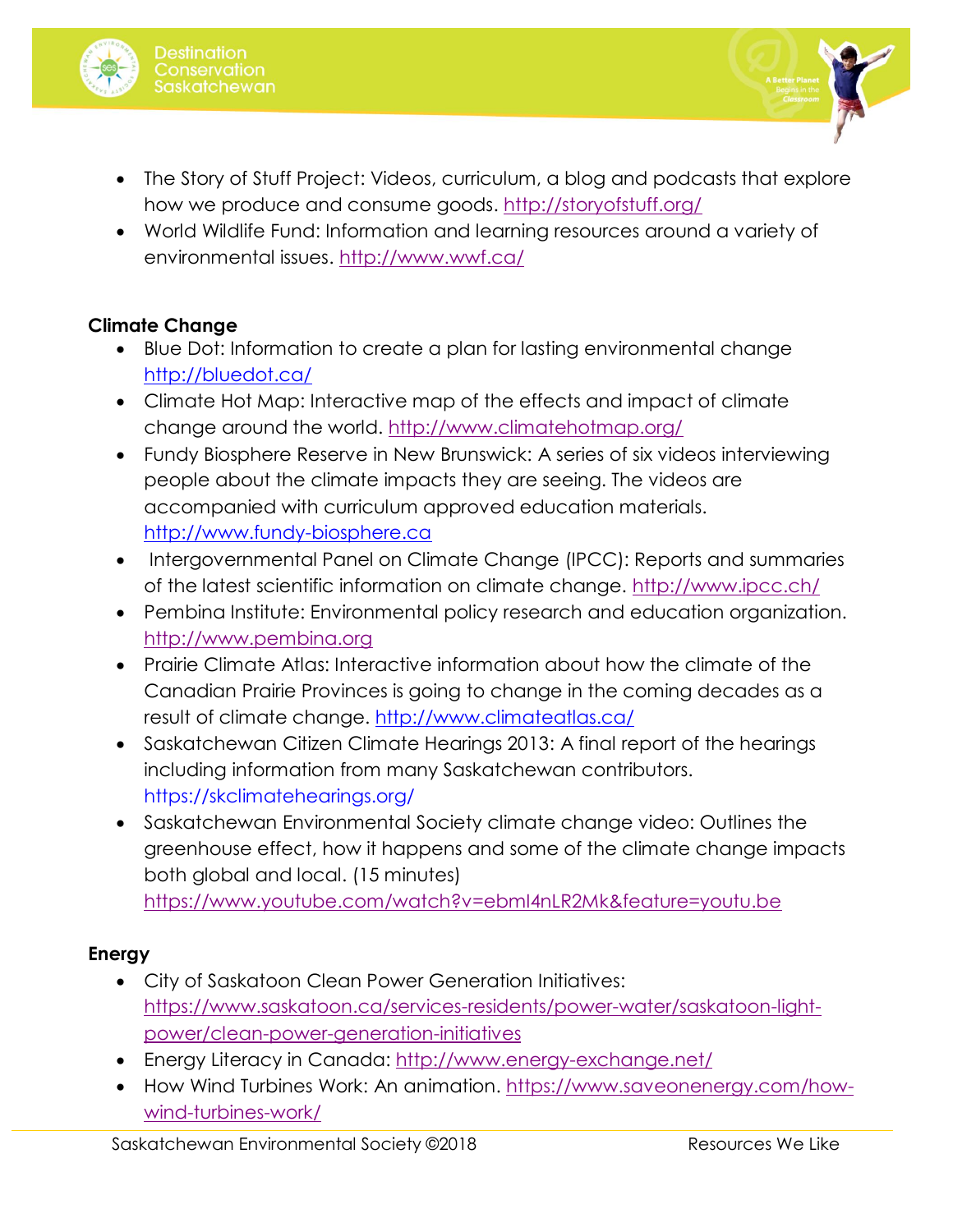



- SaskEnergy: Saving Energy tips. http://www.saskenergy.com/saving\_energy/
- SaskPower: Efficiency Programs and Tips. <http://www.saskpower.com/>
- Saskatchewan Environmental Society oil sands video: Provides an overview of the two main processes involved in extracting oil from the oil/tar sands. It presents some of the environmental issues related to extraction. (13 minutes) [https://www.youtube.com/watch?v=ag\\_LJwt7Eck&feature=youtu.be](https://www.youtube.com/watch?v=ag_LJwt7Eck&feature=youtu.be)
- Saskatchewan Environmental Society uranium video: What is uranium, what is it used for, how does it do what it does? This animated video looks at these questions, the environmental impacts of the mining and waste management processes, and the issue of whether we should be mining uranium in Saskatchewan. (25 minutes) [https://www.youtube.com/watch?v=yuEXcs2p](https://www.youtube.com/watch?v=yuEXcs2p-sY&feature=youtu.be)[sY&feature=youtu.be](https://www.youtube.com/watch?v=yuEXcs2p-sY&feature=youtu.be)
- Saskatchewan Environmental Society Stuff I Can Do: Home and workplace actions to save energy, water, and greenhouse gas emissions. http://environmentalsociety.ca/category/tips/

#### <span id="page-2-0"></span>**Water**

- Clean drinking water innovation: This water billboard captures the humidity in the air, condenses and filters it to create clean drinking water. [https://bigthink.com/design-for-good/the-first-billboard-in-the-world-to-make](https://bigthink.com/design-for-good/the-first-billboard-in-the-world-to-make-drinking-water-out-of-thin-ai)[drinking-water-out-of-thin-ai](https://bigthink.com/design-for-good/the-first-billboard-in-the-world-to-make-drinking-water-out-of-thin-ai)
- Safe Drinking Water Foundation: Kits, a large number of lesson plans, and factsheets around drinking water health in Canada. Resources also include French and Cree language versions.<https://www.safewater.org/>
- World Wildlife Fund: 'rivers at risk' report. <http://www.wwf.ca/?4820>
- Yellow Fish Road: Activities are related to storm sewers, and what gets released into storm drains. [https://www.saskatoon.ca/services-residents/power-water](https://www.saskatoon.ca/services-residents/power-water-sewer/flood-protection/storm-water-system/yellow-fish-road)[sewer/flood-protection/storm-water-system/yellow-fish-road](https://www.saskatoon.ca/services-residents/power-water-sewer/flood-protection/storm-water-system/yellow-fish-road)

#### <span id="page-2-1"></span>**Waste/Recycling**

- SARCAN: Includes information about recycling as well as curriculum connected lessons.<http://www.sarcan.ca/>
- <span id="page-2-2"></span> Saskatchewan Waste Reduction Council: Includes where and what to recycle in Saskatchewan. <http://www.saskwastereduction.ca/>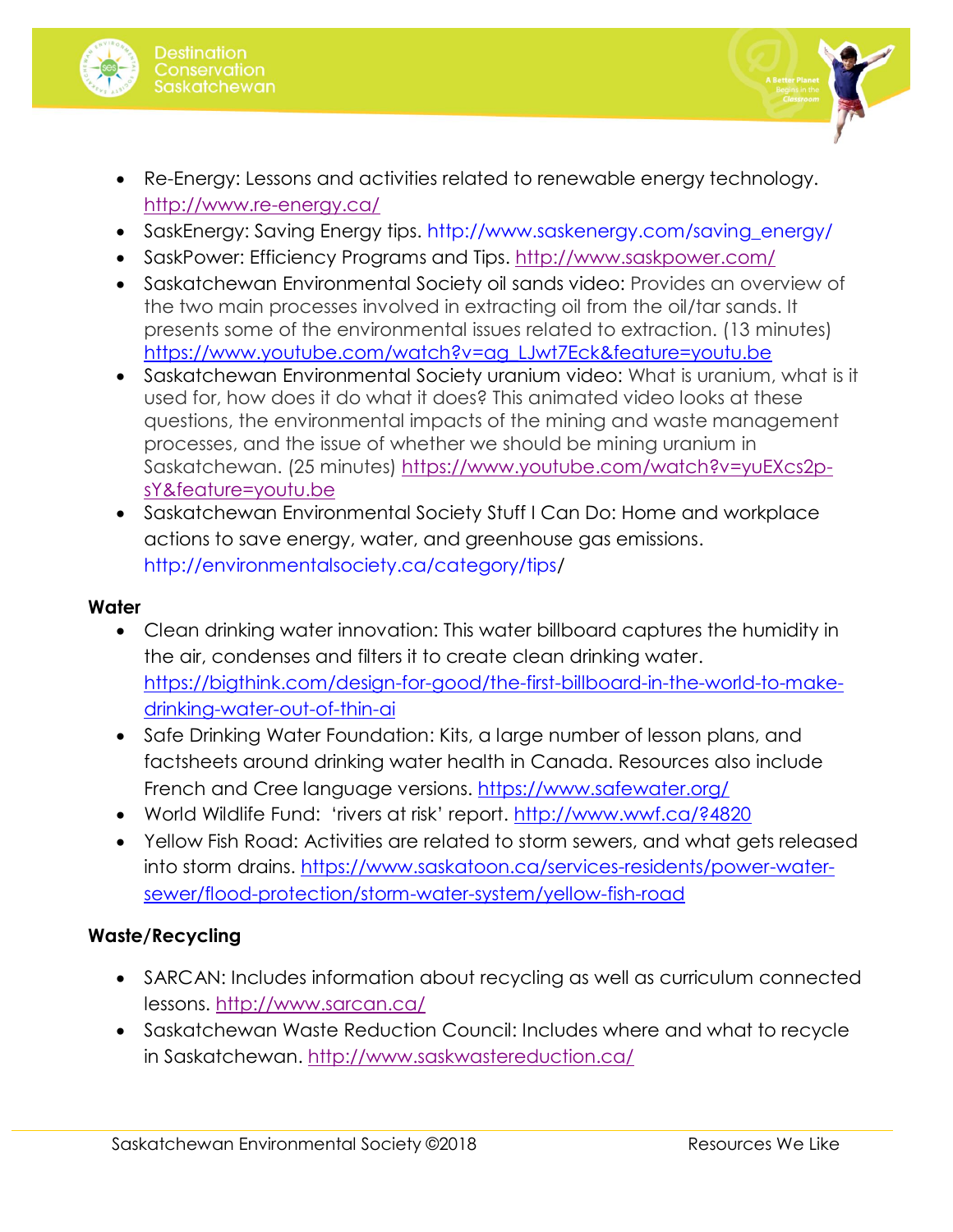



### **Food/Health**

- Environmental Working Group: Provides information on the climate and environmental impacts of foods. [http://www.ewg.org/meateatersguide/a](http://www.ewg.org/meateatersguide/a-meat-eaters-guide-to-climate-change-health-what-you-eat-matters/climate-and-environmental-impacts/)[meat-eaters-guide-to-climate-change-health-what-you-eat-matters/climate](http://www.ewg.org/meateatersguide/a-meat-eaters-guide-to-climate-change-health-what-you-eat-matters/climate-and-environmental-impacts/)[and-environmental-impacts/](http://www.ewg.org/meateatersguide/a-meat-eaters-guide-to-climate-change-health-what-you-eat-matters/climate-and-environmental-impacts/)
- Aboriginal Students Health Sciences: Videos of First Nations Elders talking about different kinds of traditional medicines and how they are used. <http://www.youtube.com/user/ASHSmcmaster/videos>

#### <span id="page-3-0"></span>**Transportation**

- Natural Resources Canada, Idle Free Zone Campaign: Includes information and learning materials to plan an idle free campaign. http://www.nrcan.gc.ca/energy/efficiency/communitiesinfrastructure/transportation/idling/4397
- Patagonia clothing, The Footprint Chronicles: Includes interactive information on the environmental footprint of specific articles of clothing. <http://www.patagonia.com/ca/patagonia.go?assetid=67363>
- Safe Routes to School: A guide to planning a campaign to help students walk, or bike to school. http://activesaferoutes.ca/

#### <span id="page-3-1"></span>**Biodiversity**

- Ecofriendly Sask: Provides resources to promote and protect our natural habitat. Includes information on the North East Swale in Saskatoon. <http://www.ecofriendlysask.ca/>
- Nature Saskatchewan: Teacher and student resources related to biodiversity conservation.<http://www.naturesask.ca/>
- SaskOutdoors: Programs, training and resources, including the journal *Of Land & Living Skies: A Community Journal on Place, Land, and Learning.* <http://saskoutdoors.org/>

# <span id="page-3-2"></span>**Artists/Photographers**

- Artist Chris Jordan: A series of work called *Turning Powerful Statistics into Art. Running the Numbers – an American Self-Portrait.* <http://www.chrisjordan.com/gallery/rtn2/#bees>
- <span id="page-3-3"></span> Photographer Edward Burtynsky: Photographs of industrial landscapes, including mine sites and waste sites. <http://www.edwardburtynsky.com/>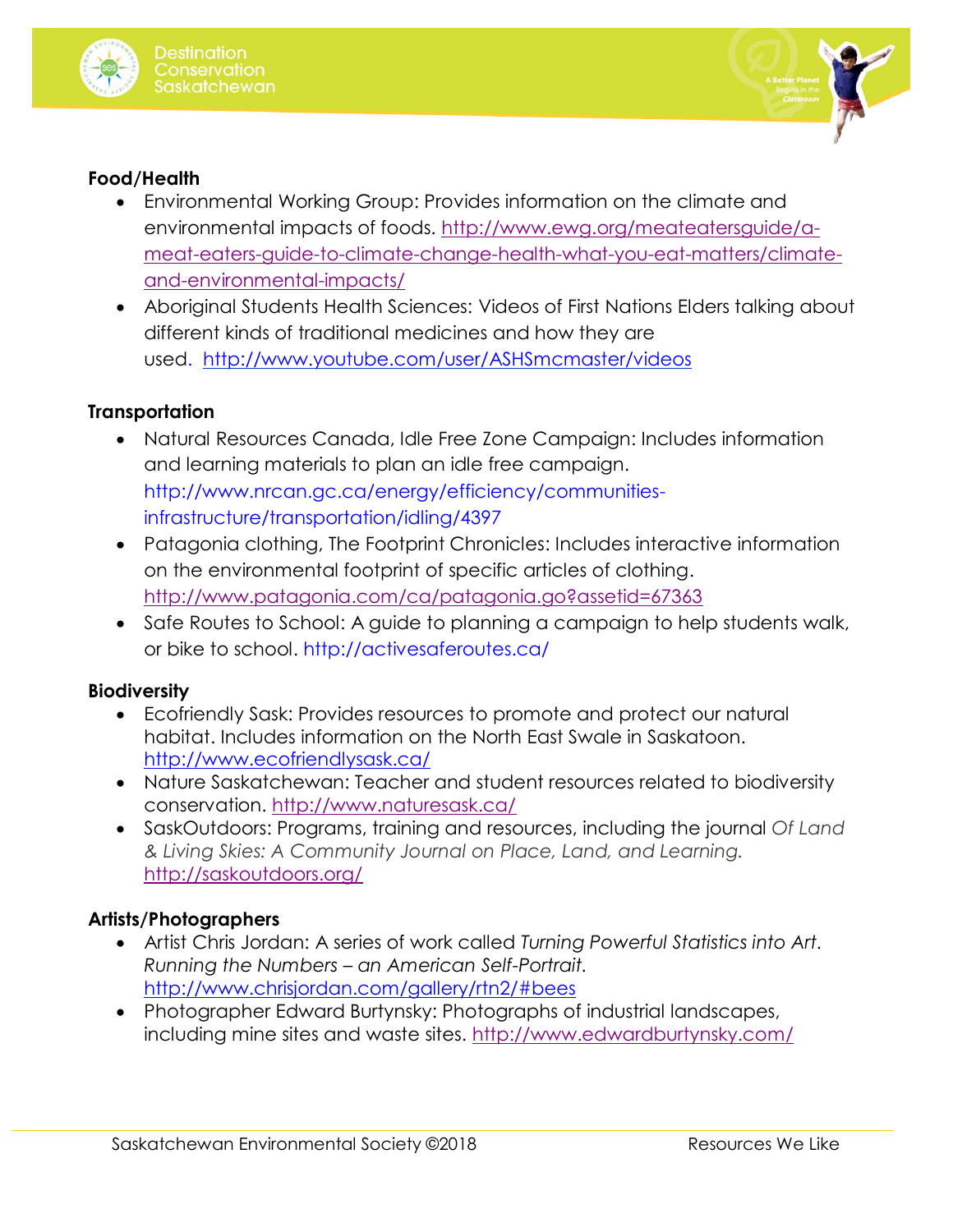



### **Education sites/ Lesson plans**

- EcoKids: Lessons and activities including Earth Day Canada challenges. https://earthday.ca/ecokids/
- Greenlearning: A large database of lesson plans and many other learning resources including the inquiry program, *Climate change where I live.* <http://www.greenlearning.ca/>
- SaskOutdoors: A comprehensive environmental education resources list: <http://saskoutdoors.org/resources>
- Saskatchewan Environmental Society: Password-protected lessons from Destination Conservation BC. These additional energy, water and waste lessons can be found at: <http://environmentalsociety.ca/resources/teachers/> (the password is: saveenergy)
- Saskatchewan Science Centre: Programs and resources for teachers. <http://www.sasksciencecentre.com/welcome-teachers/>

### <span id="page-4-0"></span>**English Additional Language Environmental Resources**

The following resources help to teach basic environmental topics to students, and many can be found in the public libraries. (Thanks to Lana Lehr for this list)

- The book *Seedfolks*, looks at gardening in an immigrant neighbourhood in Cleveland. It is engaging and introduces new vocabulary. [http://www.amazon.com/Seedfolks-Paul-](http://www.amazon.com/Seedfolks-Paul-Fleischman/dp/0064472078)[Fleischman/dp/0064472078](http://www.amazon.com/Seedfolks-Paul-Fleischman/dp/0064472078)
- The books *The Environment and You* are focused on first level EAL students. At a higher level, *Who Cares about the Environment* is meant for EAL learners. [http://www.amazon.ca/The-Environment-You-Interactive-](http://www.amazon.ca/The-Environment-You-Interactive-Approach/dp/1550590340)[Approach/dp/1550590340](http://www.amazon.ca/The-Environment-You-Interactive-Approach/dp/1550590340)
- *Vocabulary Boosters* by GrassRoots Press has a number of environmentally focused activities with vocabulary and reading activities. <http://www.grassrootsbooks.net/ca/workbooks/vocabulary-boosters>
- A third book that is useful, but looks more at how to teach about environmental issues to low language learners is *Linking Language and the Environment: Greening the ESL Classroom.* http://www.amazon.ca/Linking-Language-Environment-Greening-Classroom/dp/0887510922
- For listening practice, the website Breaking News English has a whole section about environmental issues, and is at all levels: <http://www.breakingnewsenglish.com/environment.html>